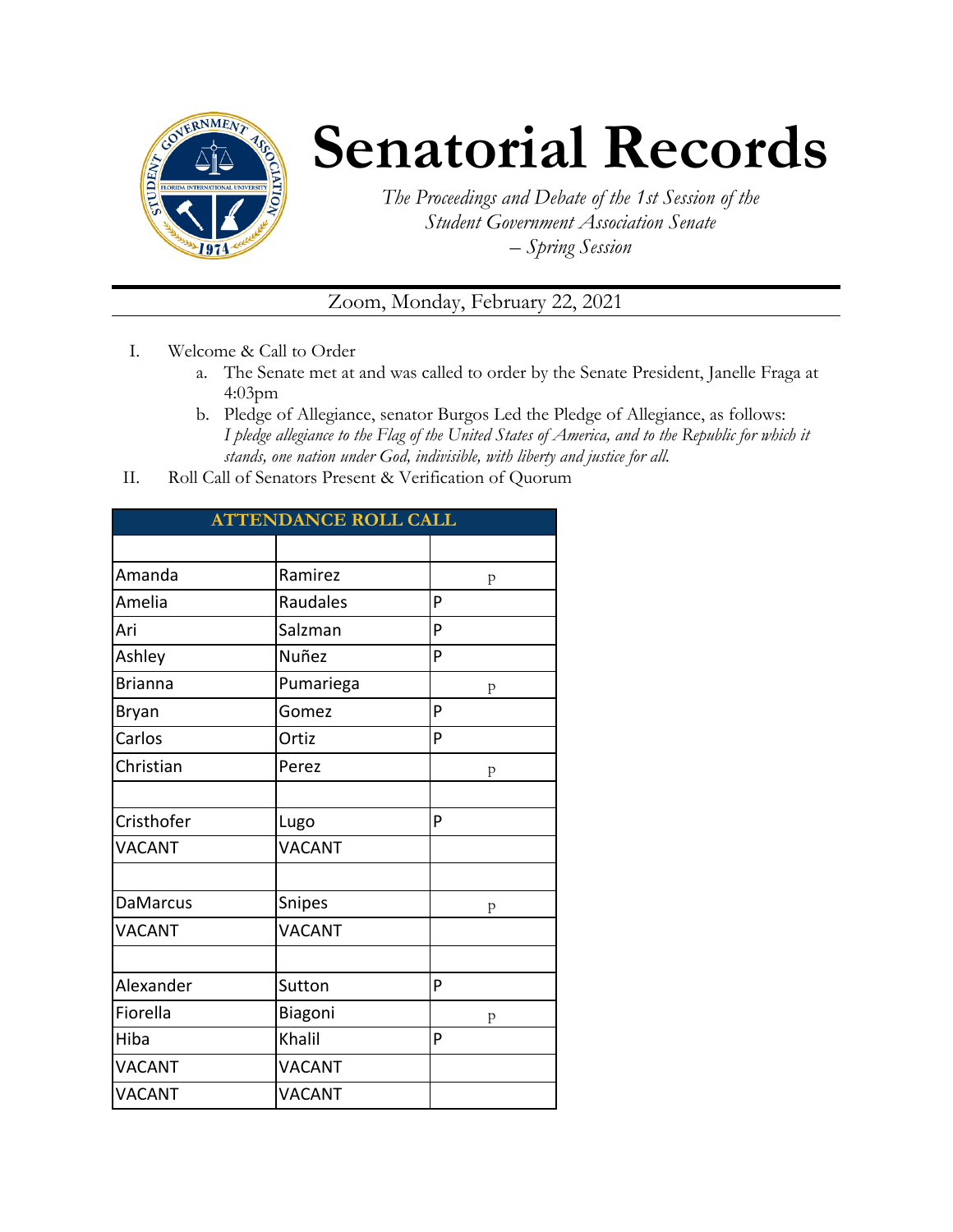| James                 | Magee         | P                  |  |
|-----------------------|---------------|--------------------|--|
| Janelle               | Fraga         | P                  |  |
| Jocelyn               | Correa        | p                  |  |
| Jordan Morejon        | Castelli      | А                  |  |
| Julio                 | <b>Burgos</b> | P                  |  |
| Kamila                | Fernandez     | p                  |  |
| Karla Sofia           | Perez         | p                  |  |
|                       |               |                    |  |
| Kristina              | Kuhdiakova    | P                  |  |
| <b>VACANT</b>         | <b>VACANT</b> |                    |  |
| <b>Nicholas</b>       | Velazquez     |                    |  |
| <b>Nicholas</b>       | Pastrana      | P                  |  |
| Nitya                 | Ramalingam    | P                  |  |
| Rafael                | Vasquez       | A                  |  |
| Salma                 | Atassi        | P                  |  |
| Sandro                | Alvarez       | P                  |  |
| Sergio                | Reyes         | a                  |  |
| Shahnawaz             | Rafi          | P                  |  |
| #REF!                 | #REF!         | #REF!              |  |
| <b>SENATE SEATS</b>   | 37            |                    |  |
| <b>VACANT SEATS</b>   | 8             | <b>QUORUM</b>      |  |
| <b>SENATORS</b>       |               | <b>ESTABLISHED</b> |  |
| <b>PRESENT</b>        | 29            |                    |  |
| <b>AMT FOR QUORUM</b> | 15            |                    |  |

III. Approval of the Minutes from February 15, 2021

- a. senator salzman moves to approve the minutes from february 15th, 2021. senator nunez seconds. motion passes
- IV. Adoption of the Agenda
	- a. senator pastrana moves to adopt today's agenda, senator salzman seconds. motion passes.
- V. Invited Speakers
	- a. Subpoena ad testificandum for Chief Justice De La Osa
- VI. Committee Reports
	- a. Appropriations Committee
		- i. met last friday and discussed finance code
		- ii. reviewed last years budget in preparation for this upcoming budget. we welcome comptroller rubido to walk us through this years budget this thursday at 1pm.
		- iii. If you have any questions, please contact sgafinance  $\omega$  fiu.edu
	- b. Committee on Rules and Administration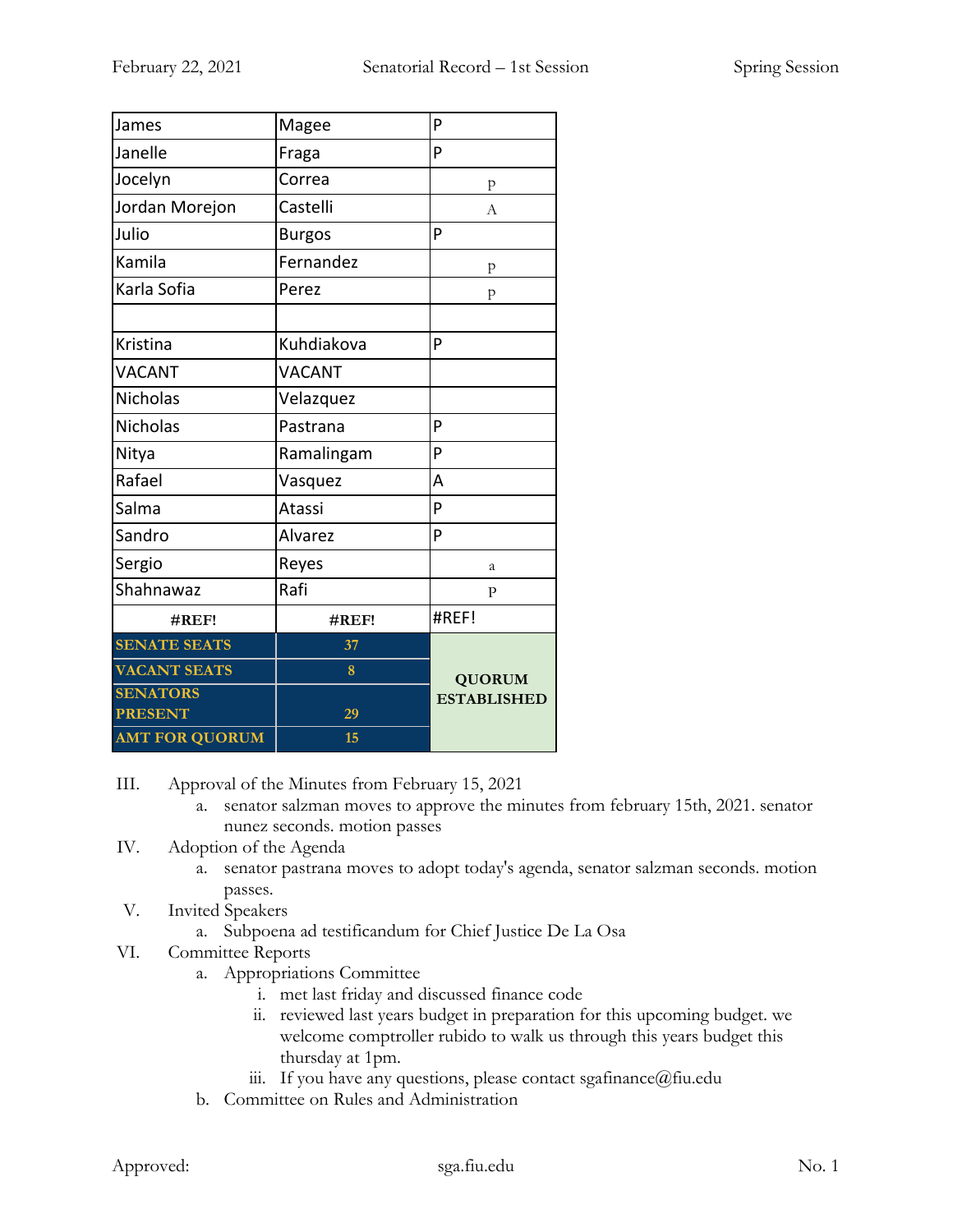- i. senator pastrana has been chosen as vice chair!
- ii. reviewing legislation as well
- iii. If you have any questions, please contact sgarules $@$ fiu.edu
- c. University Sustainability and Innovation Committee
	- i. every monday after senate will be when our meetings occur

senator Rafi Joined at 4:19pm

- ii. If you have any questions, please contact
- d. Student Health and Well-being Committee
	- i. began drafting resolutions
	- ii. one resolution in particular deals with students completing Kognito training
	- iii. If you have any questions, please contact
- e. Student Life and Academic Concerns Committee
	- i. began coming up with ideas, particularly increasing affinity with online students, as well as cheat sheets for senators writing legislation
	- ii. working on resolution in regards to campus beautification
	- iii. If you have any questions, please contact sgaadvocacy@fiu.edu
- f. Graduate and Professional Students Committee
	- i. preparations for GSAW are still underway, we have received around 88 abstracts for event
	- ii. very excited at the prospect of in person events for graduate students
	- iii. also excited for a new potential graduate senator
	- iv. If you have any questions, please contact GPSCchair@fiu.edu
- VII. Executive Board Reports
	- a. Senate President Fraga
		- i. We have vacancy confirmations today and will have the remaining next week!
		- ii. Our Senate leadership team has working on assignments for each committee
		- iii. Each committee has also been assigned a executive board member to work with
		- iv. Please ensure to promote an ethical senate as FIU leaders
		- v. If you have any questions, please email sgasenatep@fiu.edu
	- a. Senate President Pro Tempore Gomez
		- i. If you have any questions, please email sgaprotemp@fiu.edu
	- b. Floor Leader Giacomo Natteri
		- i. a few senators have yet to send in their office hours, if there are any issues please reach out
		- ii. If you have any questions, please email sgafloor $@$ fiu.edu
	- c. President Valdes
		- i. i would like to congratulate our budget committee for completing the 2021-2022 A&S Budget
		- ii. tomorrow is our SGA Study Break
		- iii. thursday is our women empowerment event
		- iv. If you have any questions, please email sgapres $@$ fiu.edu
	- d. Vice President Ibarria
		- i. thank you for reposting the flyers and generally promoting the events this week!
		- ii. if you have any questions, please email sgavp@fiu.edu
	- e. Comptroller Rubido
		- i. once again thank you to the budget committee for all your hard work!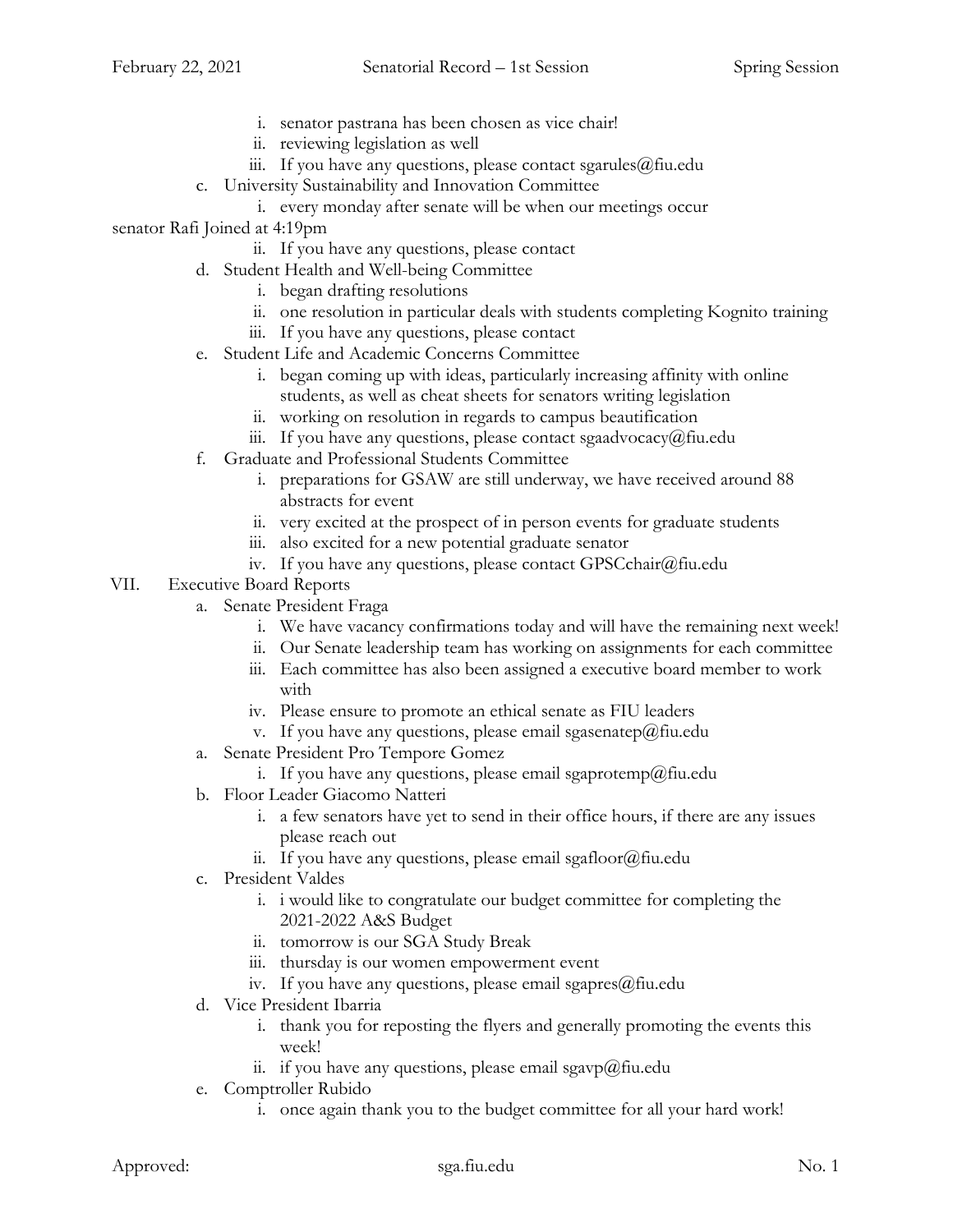- ii. i am here to answer any and all questions you may have
- iii. If you have any questions, please email sgacomptroll@fiu.edu
- f. Executive Administrator Vale
	- i. If you have any questions, please email sgaexecadmin $@$ fiu.edu
- g. Biscayne Bay Governor Ofano
	- i. still have some very exciting events planned for the upcoming months at the beautiful Biscayne Bay Campus!
	- ii. If you have any questions, please email sgagovernor $(\partial)$ fiu.edu
- h. Chief Justice De La Osa
	- i. our meeting is the 26th at 6pm
	- ii. planning a governing documents workshop
	- iii. transitional and onboarding documents have gone up in the google drive
	- iv. If you have any questions, please email [sgajud@fiu.edu](mailto:sgajud@fiu.edu)
- senator Vasquez present at 5:07pm
- VIII. Vetoed Legislation
	- IX. Unfinished Business
	- X. Second Readings
	- XI. New Business
		- a. 2021-2022 SGA Budget Allocation
			- i. senate president pro tempore Gomez to enter a 3 minute discussion, senator Ortiz seconds. motion passes
			- ii. senator ortiz moves to close discussion, senator nunez seconds. motion passes
			- iii. senator fraga moves to vote on the 2021-2022 budget allocation, senator Nunez seconds. motion passes

| <b>VOTE ON</b> |               |   |   |       |  |
|----------------|---------------|---|---|-------|--|
|                |               |   |   | #REF! |  |
| Amanda         | Ramirez       | P | Y |       |  |
| Amelia         | Raudales      | P | Y |       |  |
| Ari            | Salzman       | P | Υ |       |  |
| Ashley         | Nuñez         | P | Y |       |  |
| <b>Brianna</b> | Pumariega     | P | Y |       |  |
| Bryan          | Gomez         | P | v |       |  |
| Carlos         | Ortiz         | P | Υ |       |  |
| Christian      | Perez         | P | Y |       |  |
|                |               |   |   |       |  |
| Cristhofer     | Lugo          | P | Υ |       |  |
| <b>VACANT</b>  | <b>VACANT</b> |   |   |       |  |
|                |               |   |   |       |  |
| <b>VACANT</b>  | <b>VACANT</b> |   |   |       |  |
| <b>VACANT</b>  | <b>VACANT</b> |   |   |       |  |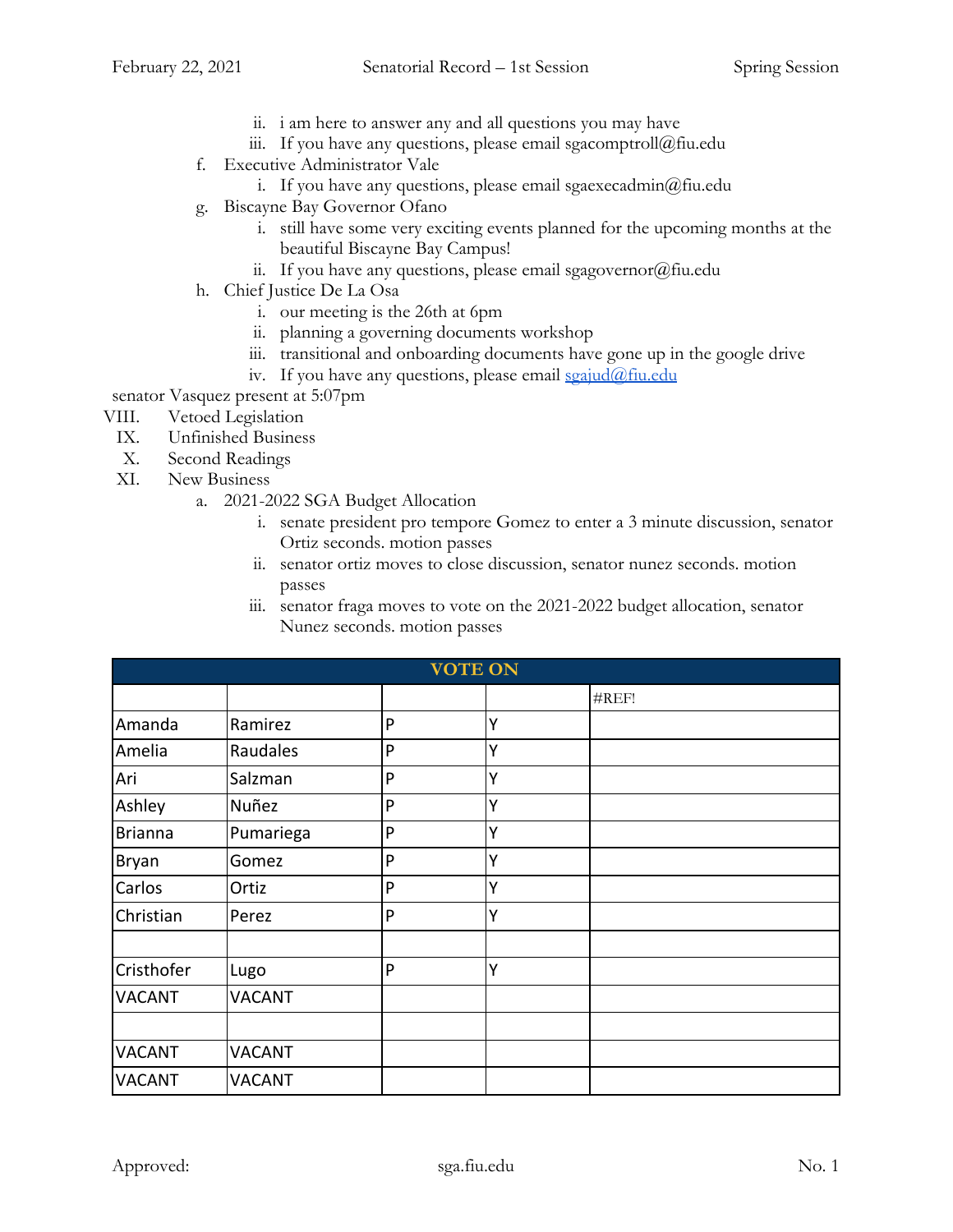| Alexander                 | Sutton        | P              | Υ        |                   |
|---------------------------|---------------|----------------|----------|-------------------|
| #REF!                     | #REF!         | #REF!          | #REF!    | $\#REF!$          |
| Hiba                      | Khalil        | $\overline{P}$ | Ÿ        |                   |
| <b>VACANT</b>             | <b>VACANT</b> |                |          |                   |
| <b>VACANT</b>             | <b>VACANT</b> |                |          |                   |
| James                     | Magee         | P              | Y        |                   |
| Janelle                   | Fraga         | P              | Υ        |                   |
| Jocelyn                   | Correa        | $\overline{P}$ | Y        |                   |
| Jordan                    |               |                |          |                   |
| Morejon                   | Castelli      | P              | Υ        |                   |
| Julio                     | <b>Burgos</b> | P              | Υ        |                   |
| Kamila                    | Fernandez     | P              | Υ        |                   |
| Karla Sofia               | Perez         | P              | Ÿ        |                   |
|                           |               |                |          |                   |
| Kristina                  | Kuhdiakova    | $\overline{P}$ | Y        |                   |
| <b>VACANT</b>             | <b>VACANT</b> |                |          |                   |
|                           |               |                |          |                   |
| <b>Nicholas</b>           | Pastrana      | P              | Υ        |                   |
| Nitya                     | Ramalingam    | P              | Υ        |                   |
| Rafael                    | Vasquez       | A              | Y        |                   |
| Salma                     | Atassi        | $\mathsf{P}$   | Υ        |                   |
| Sandro                    | Alvarez       | ${\sf P}$      | Υ        |                   |
| Sergio                    | Reyes         | P              | Υ        |                   |
| Shahnawaz                 | Rafi          | A              | Υ        |                   |
| #REF!                     | #REF!         | #REF!          | #REF!    | $\#\mathrm{REF}!$ |
| <b>QUORUM ESTABLISHED</b> |               | YAY            | 31       |                   |
|                           |               | <b>NAY</b>     | $\bf{0}$ | <b>PASS</b>       |
|                           |               | <b>ABSTAIN</b> | $\bf{0}$ |                   |

2021-2022 Budget passes unanimously!

- b. Confirmation Business Senator
	- i. Mariapaz Grijalba
		- 1. senator lugo moves to enter 5 minute q&a, senator nunez seconds. motion passes
		- 2. senator lugo moves to extend q&a by 3 minutes, senator sutton seconds. motion passes
		- 3. senator perez moves to enter a 3 minute discussion. senator nunez seconds, motion fails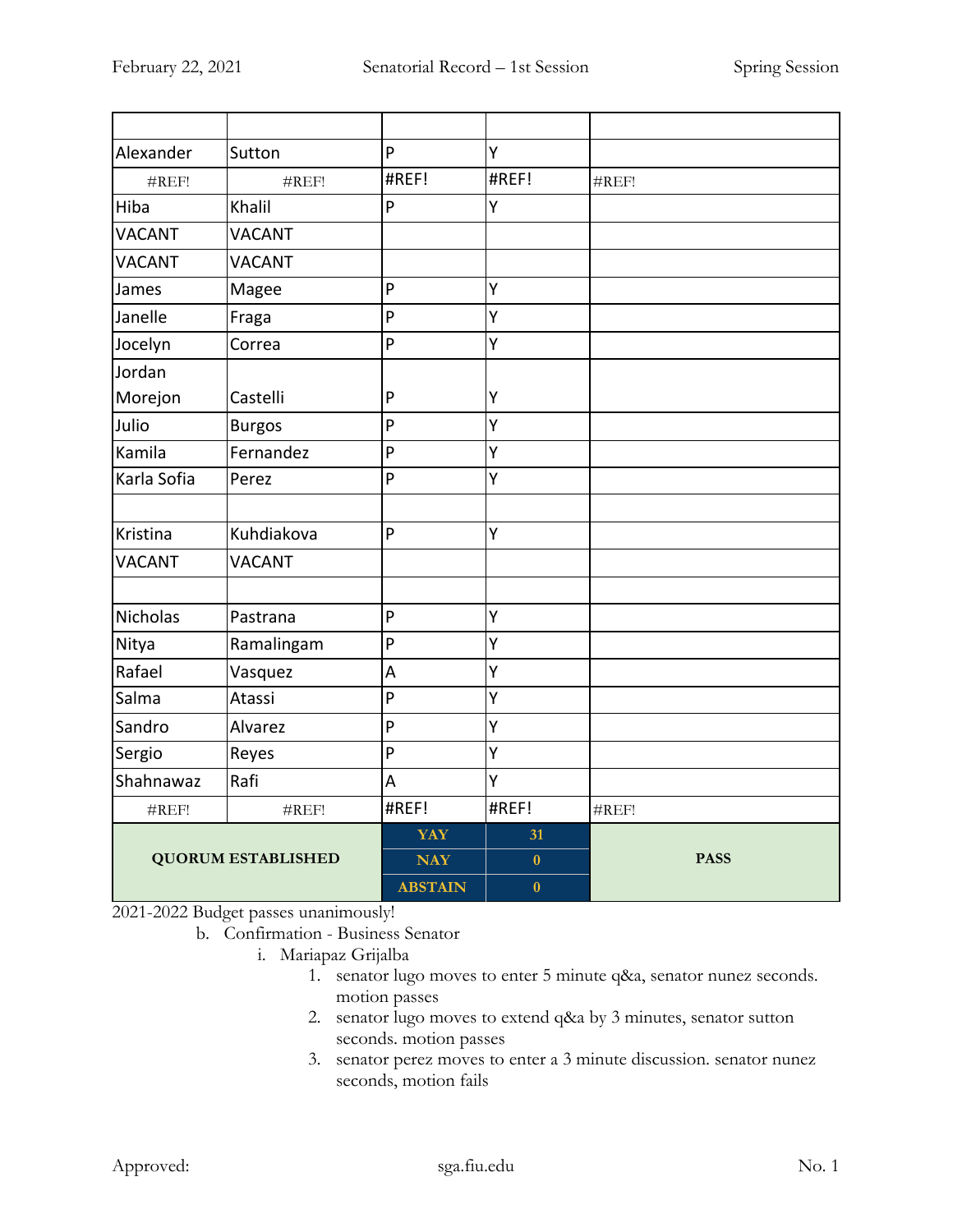- 4. senate president pro temp gomez moves to enter a 5 minute discussion. senator lugo seconds, motion passes.
- 5. senator pastrana moves to go into voting, senator lugo seconds. motion passes
- 6. senator lugo moves to vote by unanimous consent, senator perez seconds. motion fails.

| <b>VOTE ON</b> |               |           |                         |                   |  |
|----------------|---------------|-----------|-------------------------|-------------------|--|
|                |               |           |                         | #REF!             |  |
| Amanda         | Ramirez       | P         | Υ                       |                   |  |
| Amelia         | Raudales      | P         | A                       |                   |  |
| Ari            | Salzman       | P         | Y                       |                   |  |
| Ashley         | Nuñez         | P         | ${\sf N}$               |                   |  |
| <b>Brianna</b> | Pumariega     | P         | Y                       |                   |  |
| Bryan          | Gomez         | P         | Y                       |                   |  |
| Carlos         | Ortiz         | ${\sf P}$ | Υ                       |                   |  |
| Christian      | Perez         | ${\sf P}$ | Υ                       |                   |  |
|                |               |           |                         |                   |  |
| Cristhofer     | Lugo          | P         | Y                       |                   |  |
| <b>VACANT</b>  | <b>VACANT</b> |           |                         |                   |  |
|                |               |           |                         |                   |  |
| <b>VACANT</b>  | <b>VACANT</b> |           |                         |                   |  |
| <b>VACANT</b>  | <b>VACANT</b> |           |                         |                   |  |
|                |               |           |                         |                   |  |
| Alexander      | Sutton        | P         | Ý                       |                   |  |
| #REF!          | #REF!         | #REF!     | #REF!                   | $\#\mathrm{REF}!$ |  |
| Hiba           | Khalil        | P         | A                       |                   |  |
| <b>VACANT</b>  | <b>VACANT</b> |           |                         |                   |  |
| <b>VACANT</b>  | <b>VACANT</b> |           |                         |                   |  |
| James          | Magee         | P         | A                       |                   |  |
| Janelle        | Fraga         | P         | A                       |                   |  |
| Jocelyn        | Correa        | P         | Υ                       |                   |  |
| Jordan         |               |           |                         |                   |  |
| Morejon        | Castelli      | ${\sf P}$ | Υ                       |                   |  |
| Julio          | <b>Burgos</b> | P         | Y                       |                   |  |
| Kamila         | Fernandez     | P         | Y                       |                   |  |
| Karla Sofia    | Perez         | P         | $\overline{\mathsf{N}}$ |                   |  |
|                |               |           |                         |                   |  |